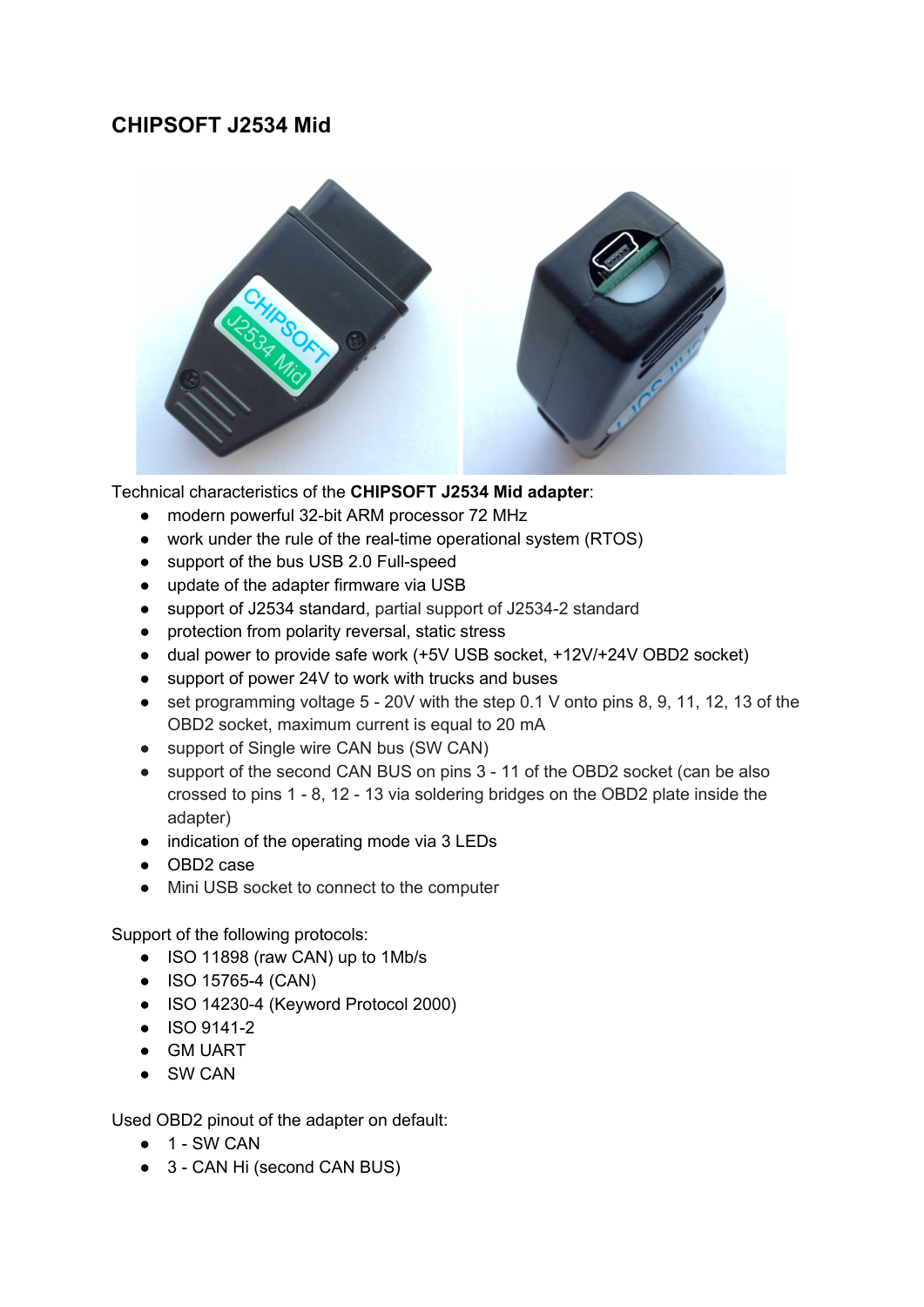- $\bullet$  4, 5 Ground
- 6 CAN Hi (main CAN BUS)
- 7 KLine (GM UART, ISO 9141-2, ISO 14230-4)
- 8 can be used for setting voltage 5 20V
- 9 can be used for setting voltage 5 20V
- 11 CAN Lo (second CAN BUS), can be used for setting voltage 5 20V
- 12 can be used for setting voltage 5 20V
- 13 can be used for setting voltage 5 20V
- 14 CAN Lo (main CAN BUS)
- 15 LLine (can also be short to the ground)
- 16 +12V (in order to measure the voltage in the OBD socket and adapter power backup)

The second CAN BUS can be also crossed to OBD2 pins 12 - 13 (GM group vehicles), 1 - 8 (Fiat vehicles) by the user oneself. Bridges for crossing are located on the OBD2 plate:



**Warning**: Please pay your attention to the fact that after you cross the CAN BUS to other pins, the pinout functionality will be also changed. That is if you cross the second CAN BUS and give an order to set voltage onto 11 pin of OBD2, then you will set the voltage to the pin where CAN Lo was crossed. Crossing of the second CAN BUS can be useful for diagnostics of some additional vehicle systems (ABS, multimedia and others) which can be located in various cars on different OBD2 pins.

The adapter is a universal device able to work in various modes:

- J2534 compatible device
- K-Line adapter
- CANHacker

The adapter supports the protocol ISO22900 and works with Tech2Win.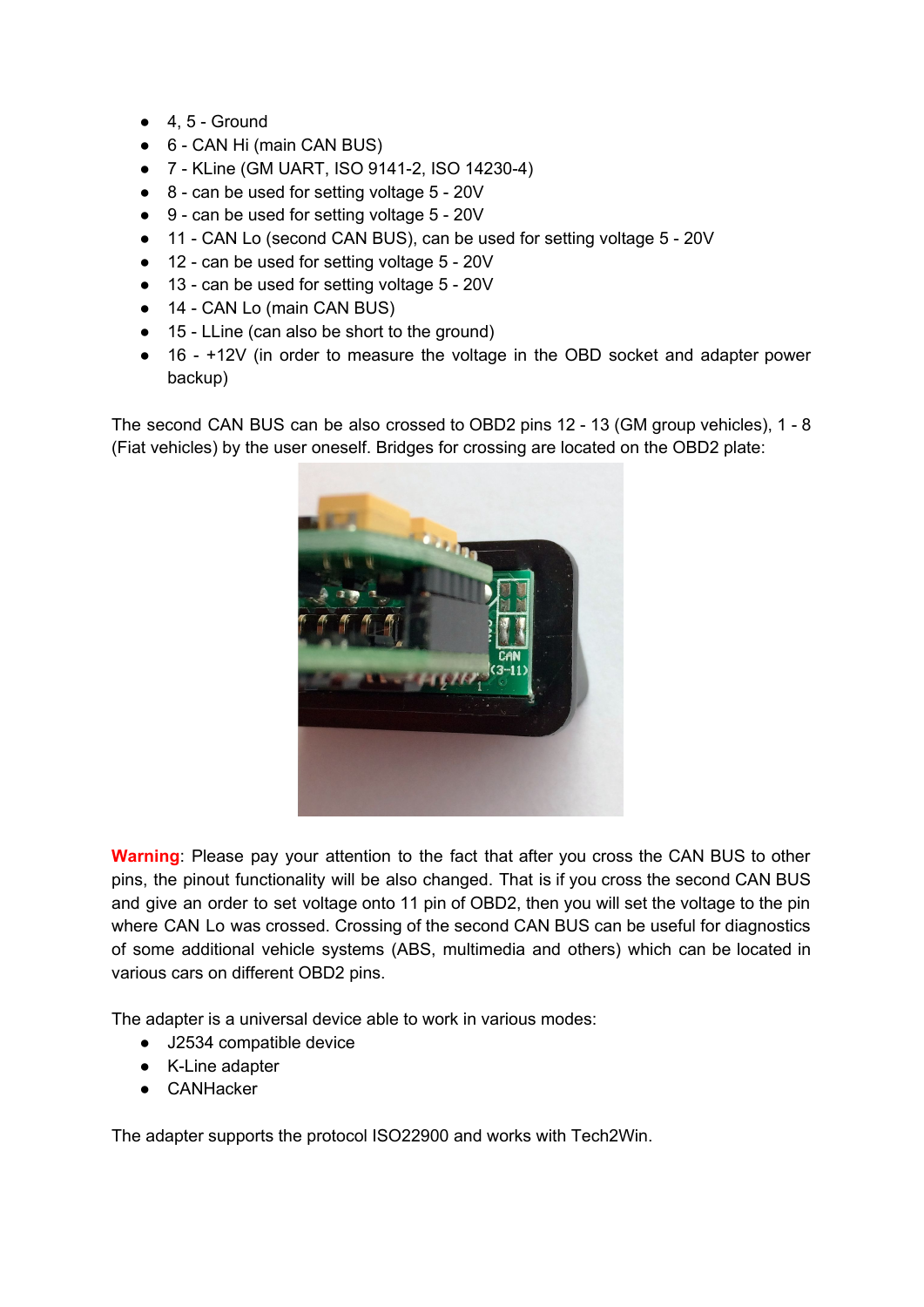Initially the device works as a J2534 compatible device.

You can change the device mode using the shortcuts located in Start- Programs - CHIPSOFT J2534 Mid:

- Make J2534
- Make K-Line
- Make CANHacker

For convenience you can set these shortcuts on your desktop.

## **Setup file**

You can configure additional settings for each adapter with editing the configuration file *options.json* which is located in the Folder *C:\ProgramData\CHIPSOFT\_J2534.* In this file you can configure settings for all the adapters CHIPSOFT J2534 (Lite, Mid, Pro). The settings for each adapter are located in the corresponding sections "Lite", "Mid", "Pro":

```
{
  "LogLevel": 10,
  "Lite": {
   "OpenPort2Mode": true
 },
  "Mid": {
   "OpenPort2Mode": true,
   "RemapAUXToPIN": 12
 },
  "Pro": {
   "OpenPort2Mode": true,
   "RemapAUXToPIN": 12
 }
}
```
The parameter "LogLevel" is common for all the adapters and is foreseen to carry out writing of its own log. By default this parameter is set as 10. The value more or equal to 10 turns off writing a log. Please pay your attention to the fact that writing a log slows down the adapter work. To get additional information about writing a log it is necessary to apply to the Chipsoft technical support team per e-mail. The other settings are described in the section *Mode of J2534 compatible device.*

While re-installing the J2534 driver the installation program is not re-writing this setup file. That is why in order to configure settings by default it is necessary to delete the file options.json and re-install the J2534 drivers.

After changing the settings it is necessary to re-start the program which is working with CHIPSOFT J2534 Mid adapter.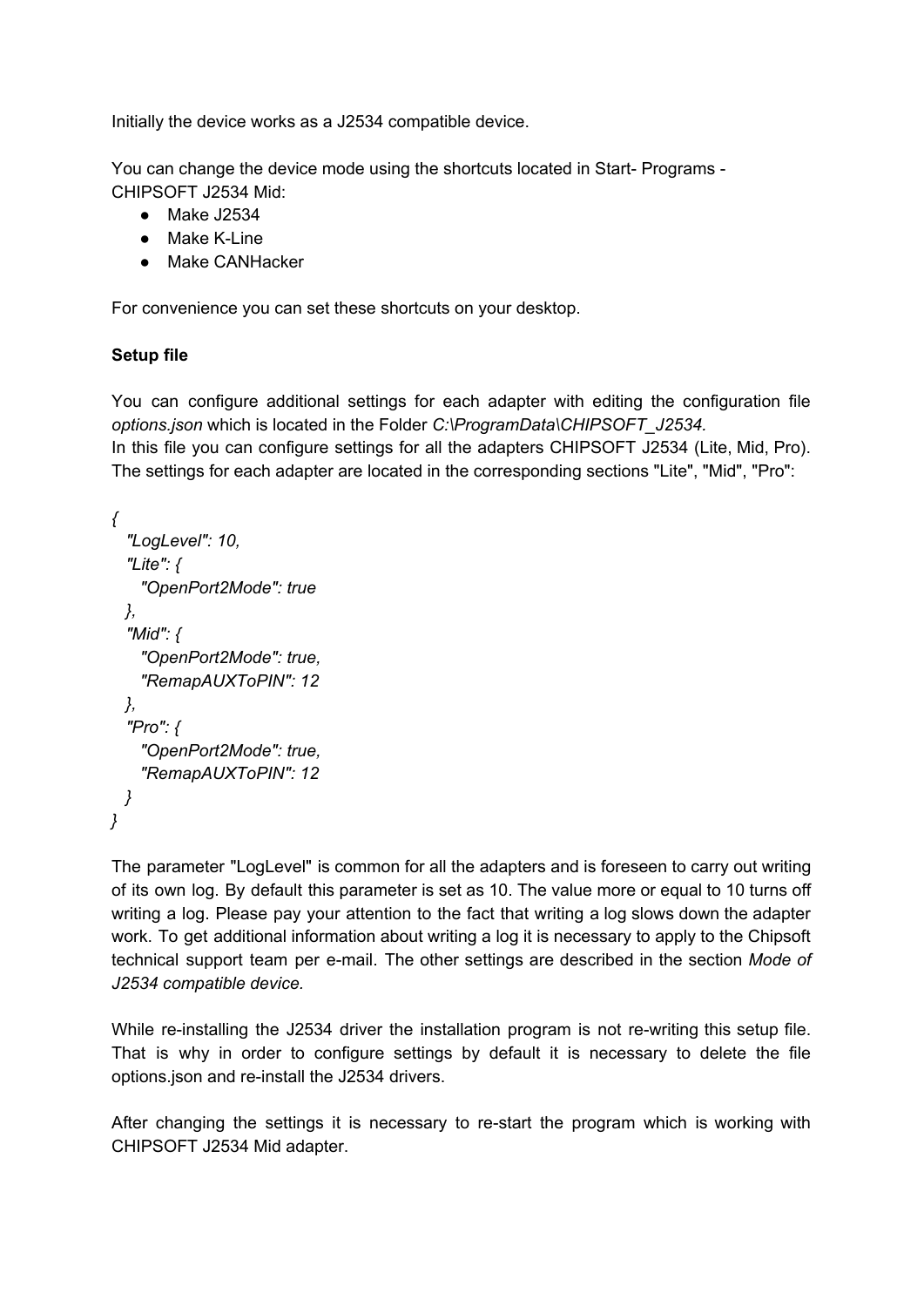#### **Mode of J2534 compatible device**

In order to work in this mode you need to install 2 drivers types:

- 1. Device driver (after its installation the device will appear in the Device manager as an STMicroelectronics Virtual COM Port):
	- V Порты (СОМ и LPT)
		- Intel(R) Active Management Technology SOL (COM4)
		- STMicroelectronics Virtual COM Port (COM5)
		- SUNIX COM Port (COM3)
		- SUNIX LPT Port (LPT3)
		- Последовательный порт (СОМ1)
- 2. J2534 driver (after its installation the device will be determined with programs which work via the J2534 compatible device):

| Setup              | ×                                                        |
|--------------------|----------------------------------------------------------|
| J2534<br>Main      |                                                          |
| J2534 device       |                                                          |
|                    | CHIPSOFT - J2534 Mid ISO/CAN/SWCAN                       |
| Firmware version   |                                                          |
|                    | CHIPSOFT J2534 Mid v. 0.995 HW: 00000003 SN: 712BBA66B   |
| <b>DLL</b> version |                                                          |
|                    | CHIPSOFT J2534 Mid Library FW: 0.995 Mar 3 2016 13:31:56 |
| <b>API Version</b> |                                                          |
| 04.04              |                                                          |
|                    |                                                          |
|                    |                                                          |
|                    |                                                          |
|                    |                                                          |
|                    |                                                          |
|                    | 0 <sub>k</sub><br>Cancel                                 |

LEDs indication in this mode has the following meaning:

- Colour change by turn (three colours) standby mode
- Red data interchange via CAN
- Green data interchange via K-Line
- Yellow data interchange via USB

#### **Driver settings**

In order to work with some ECUs you need to set programming voltage onto the external boot pin (it is not located in the OBD2 socket). Taking into account that there is no additional AUX socket in the adapter to set such voltage and some loaders may inquire to set such voltage onto such a socket, one can solve such an issue with remapping. In this case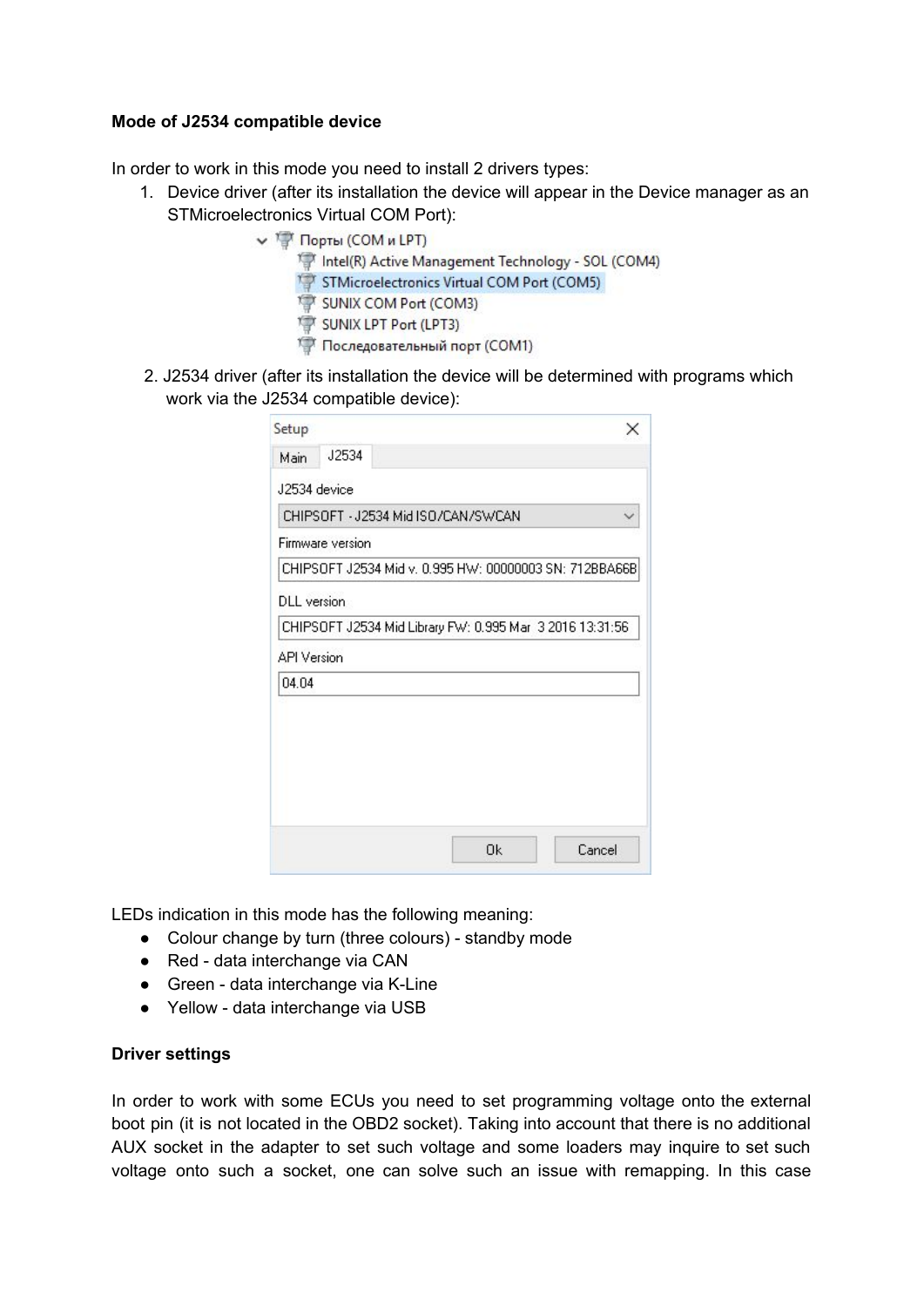remapping means that in case of getting an enquiry to set the voltage to the AUX socket the J2534 driver transfers setting voltage to any of the following pins of the OBD2: 8, 9, 11, 12, 13. You can do it with editing the parameter "RemapAUXToPIN" in the section "Mid" of the setup file. By default this parameter is set as 12.

```
"Mid": {
  "OpenPort2Mode": true,
  "RemapAUXToPIN": 12
}
```
The parameter *RemapAUXToPIN* is in charge of the OBD2 pin number to which remapping is carried out. In our case for example we carried out remapping from UAX socket to 12 pin of the OBD2 socket. After remapping 12 pin (or pin onto which remapping has been carried out) can be brought out from the adapter and can be used as external boot pin.

Taking into account that plenty of loaders are oriented to work with Tactrix Openport2 which has several errors as for correct work of the J2534 driver, we added Openport2 compatibility mode. There is a separate parameter "OpenPort2Mode" in the section "Mid" of the setup file created specially for this mode. By default this parameter is set as *true*.

```
"Mid": {
  "OpenPort2Mode": true,
  "RemapAUXToPIN": 12
}
```
In order to turn off the Openport2 compatibility mode it is necessary to change this parameter to *false*. You should do this so that the adapter works correctly with the loader BitBox.

Please note that for ChipLoader and MDFlasher programs, changing this parameter does not affect the program's operation in any way. ChipLoader always uses Openport2 compatibility mode, MDFlasher does not use Openport2 compatibility mode regardless of this setting.

## **Mode of the K-Line adapter**

LEDs indication in this mode has the following meaning:

- Playing yellow standby mode
- Red the voltage +12V and higher comes to the K-Line adapter
- Green- interchange via K-Line

After you install the J2534 device drivers you will see the folder "drivers" set on your computer. In order to work in the K-Line mode you need to install additionally the K-Line adapter driver ((kline\_driver.inf)) which is located in the afore mentioned folder "drivers".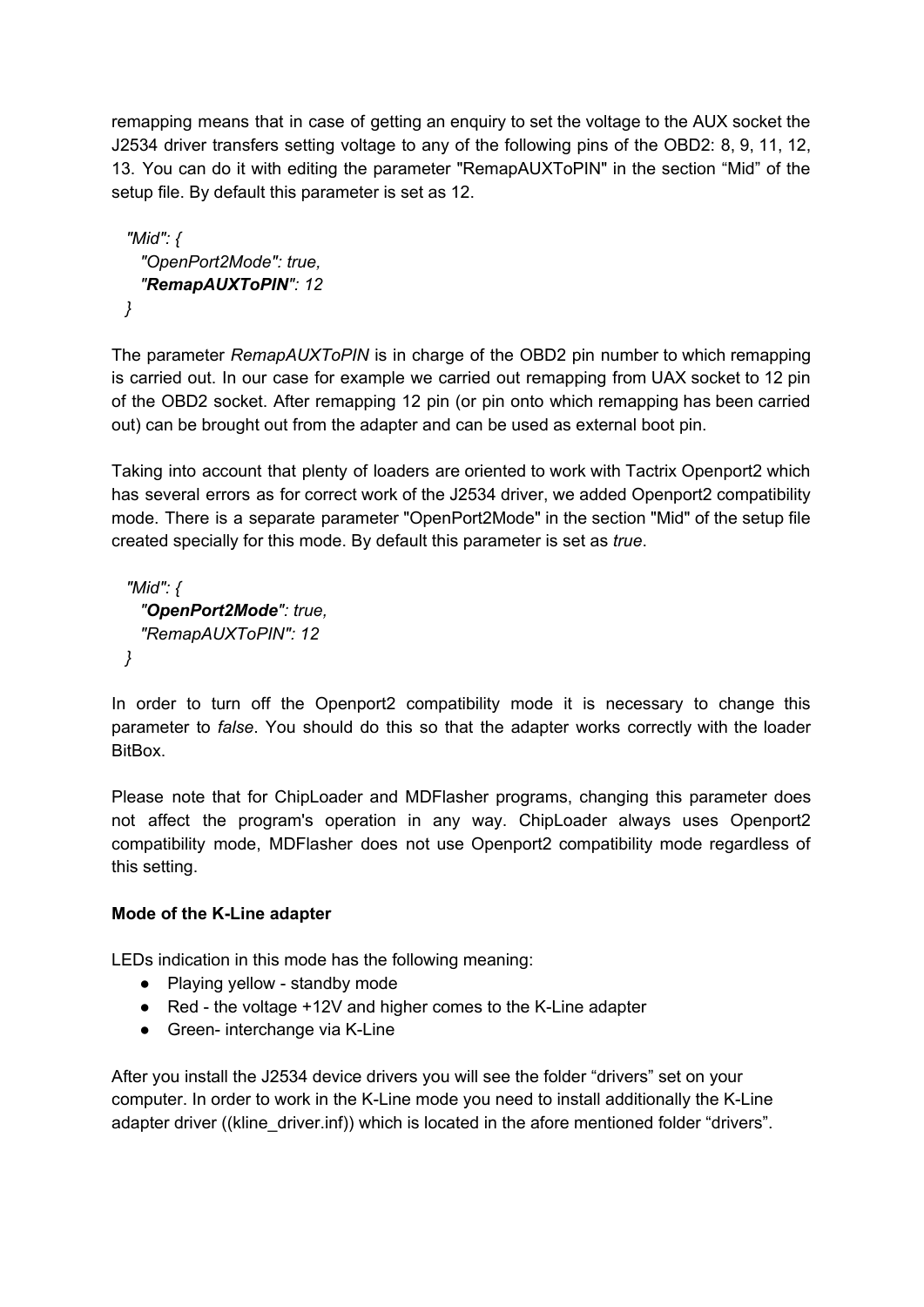```
V T Порты (СОМ и LPT)
     Intel(R) Active Management Technology - SOL (COM4)
     K-Line Adapter (COM14)
     SUNIX COM Port (COM3)
     SUNIX LPT Port (LPT3)
     Последовательный порт (СОМ1)
```
Please pay your attention to the fact that this driver is provided without the digital signature that is why Windows can show you the corresponding window about that. In order to install the driver on Windows 10 you need to disable the digital signature control of drivers.

## **Mode of CANHacker**

In this mode the device is compatible with the lawicel protocol which is used with the well-known program CANHacker (this program does not work on Windows 10!) as well as with some other programs.

The only difference is User Def speed setup. To set the speed you need to set the divisor value (in the denary system within the frames from 1 to 65535) in the "Baudrate Reg." line in order to get the necessary speed (the dividend takes the value 1000000). That is with the value 2 we will get the speed 1000000 /  $2 = 500000$ , correspondingly with the value 3 we will get the speed 1000000 / 3 = 333333,333 and so on:

| <b>CAN Device</b>   | COM4                                                                                                               |                            |
|---------------------|--------------------------------------------------------------------------------------------------------------------|----------------------------|
| COM Baudrate        | 115200 bit/s $\vee$                                                                                                | <b>RTSHS</b>               |
| <b>CAN Baudrate</b> | <b>User Def.</b>                                                                                                   | Listen Only                |
| Baudrate Reg.       | 2                                                                                                                  | $\triangledown$ Time Stamp |
|                     | <brgcon1><brgcon2><brgcon3> (canhack)<br/><btr0><btr1> [Lawicel, Peak]</btr1></btr0></brgcon3></brgcon2></brgcon1> |                            |
|                     | Cancel                                                                                                             | Πk                         |

There is no LEDs indication in the CANHacker mode.

After you install the J2534 device drivers you will see the folder "drivers" set on your computer. In order to work in the CANHacker mode you need to install additionally the CANHacker adapter driver (canhacker\_driver.inf) which is located in the afore mentioned folder "drivers".



Please pay your attention to the fact that this driver is provided without the digital signature that is why Windows can show you the corresponding window about that. In order to install the driver on Windows 10 you need to disable the digital signature control of drivers.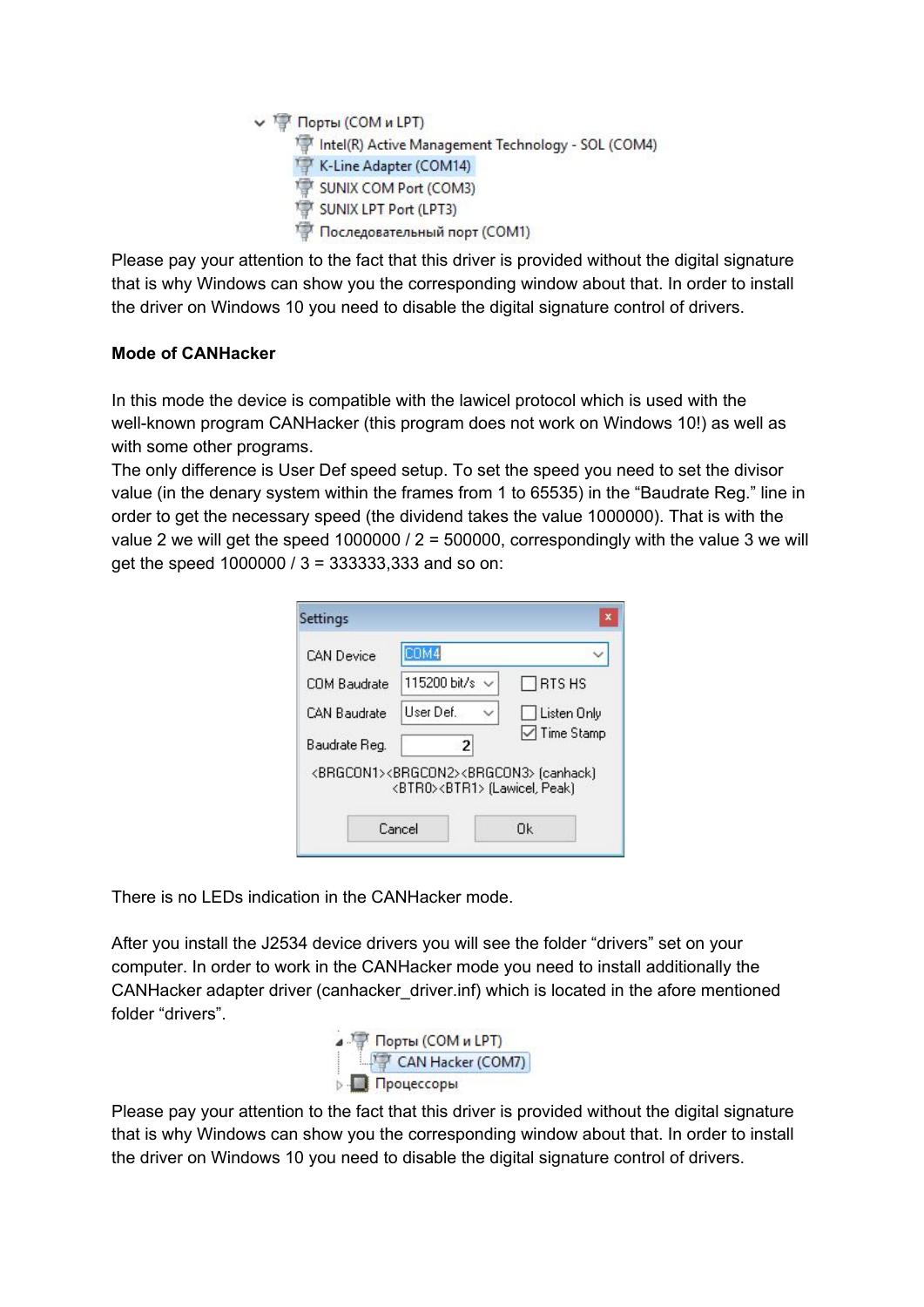## **Tech2Win**

In order to work with the program Tech2Win the adapter should be in the J2534 mode. All the Tech2Win drivers are installed automatically while installing the program. If you do everything correctly, then while starting the program Tech2Win with the connected device it will appear in the list to choose:

|  | CHIPSOFT J2534 Mid - CHIPSOFTTECH2WIN - USB |
|--|---------------------------------------------|
|  |                                             |
|  |                                             |
|  |                                             |
|  |                                             |
|  |                                             |
|  |                                             |
|  |                                             |
|  |                                             |
|  |                                             |
|  |                                             |
|  |                                             |
|  |                                             |
|  |                                             |

CHIPSOFT J2534 Mid can't use SW CAN on pin 1 and pins 3 - 11 simultaneously. Some of the modules Tech2Win (for example, Opel) need for their work exactly such configuration. To solve this problem it is necessary to turn off one of the CAN channels. In such a way it is possible to diagnose at first those ECUs which can be diagnosed via SW CAN, then after changing the option one can diagnose those ECUs which are diagnosed via CAN 3 - 11. You can do it with the special configuration utility *CST2WinConfig.exe* which is installed automatically together with the drivers: